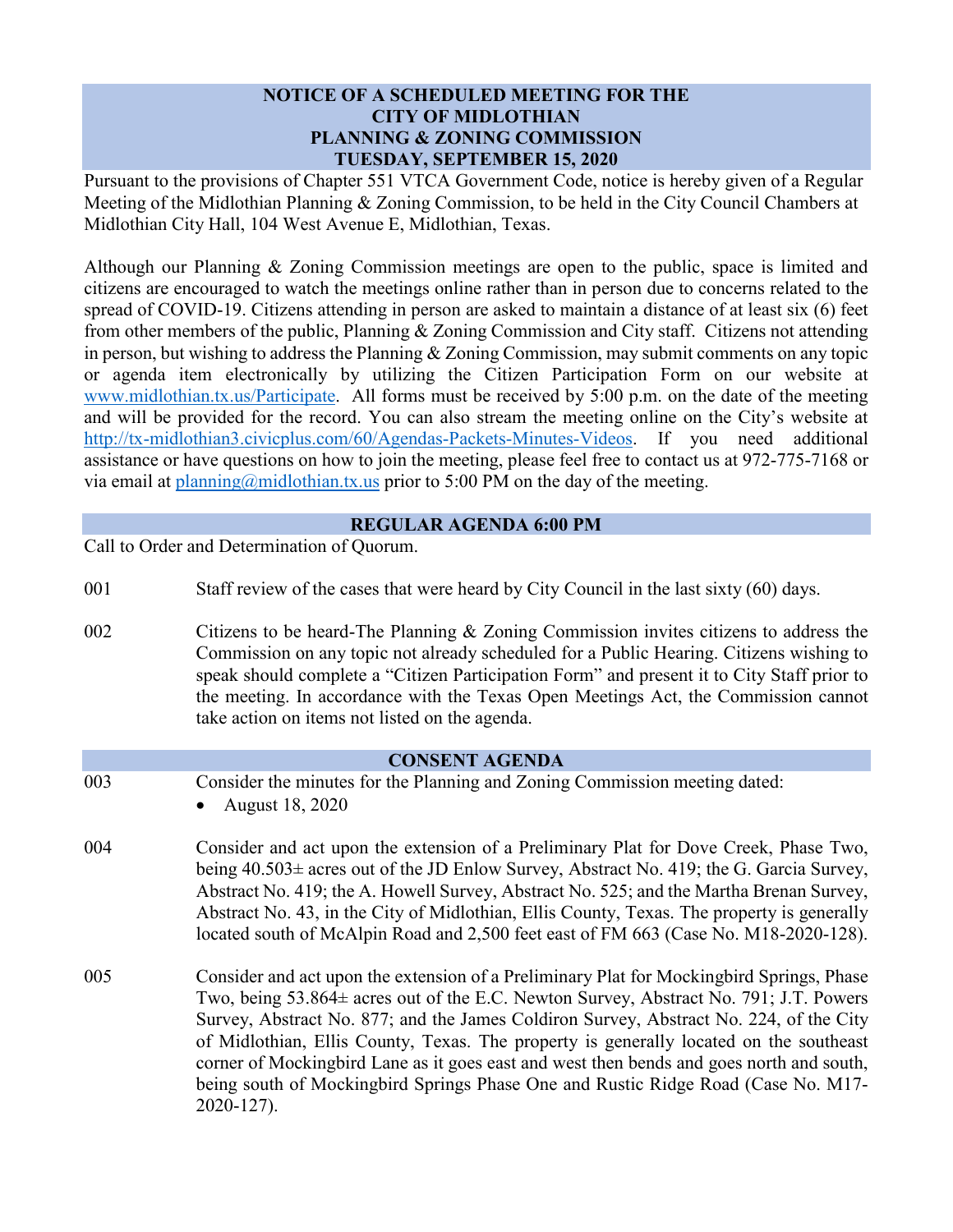006 Consider and act upon the extension of a Preliminary Plat for the Grove, Phase Three and Phase Four, being  $\pm$  76.725 acres out of the W.G. Stewart Survey, Abstract No. 1245; J.B. Allen Survey, Abstract No. 30; and the Robert Hosford Survey, Abstract No. 533, of the City of Midlothian, Ellis County, Texas. The property is generally located west of Walnut Grove Road and south of FM 1387 (Case No. M19-2020-129).

#### **REGULAR AGENDA AND PUBLIC HEARINGS**

- 007 Consider and act upon a request for a Preliminary Plat of The Grove Phase Five, being  $\pm$ 40.565 acres of land, situated within the Coleman Jenkins Survey, Abstract 555 and 556, the Benjamin Witherspoon Survey, Abstract 1180 and the Robert Hosford Survey, Abstract 533, City of Midlothian, Ellis County. The property is located at the west ends of Walnut Lane and Clancy Lane, between South Walnut Grove Road and Eastgate Road (Case No. PP12-2020-120).
- 008 Conduct a public hearing and consider and act upon an ordinance for a Specific Use Permit (SUP) for a restaurant exceeding 1,000 square feet in size (Papa John's Pizza), relating to the use and development of  $\pm 0.804$  acres of land located on Lot 1BR, Midtown Plaza Addition (commonly known as 1011 East Main Street), and presently zoned Planned Development District No. 2 (PD-2) (Case No. SUP11-2020-118).
- 009 Conduct a public hearing and consider and act upon an ordinance for a Specific Use Permit (SUP) for a grocery store relating to the use and development of  $\pm 0.063$  acres of land located on Lots 17-20, Block 16, Section 16 in the Original Town Addition (commonly known as 216 West Avenue F), and located in the Central Business District (CBD) (Case No. SUP12-2020-130).
- 010 Conduct a public hearing and consider and act upon an ordinance relating to the use and development of 9.74± acres, being a tract of land in the M. Brenan Survey, Abstract No. 43, by changing the zoning from Agricultural (A) District to a Single-Family Two (SF-2) District. The property is generally located at 1120 Apple Lane (Case No. Z33-2020-123).
- 011 Conduct a public hearing and consider and act upon an ordinance relating to the use and development of 5.823± acres on Lot 5, Block B, Crystal Forest Estates Phase IV, by changing the zoning from Agricultural (A) District to Single-Family Two (SF-2) District. The property is generally located at 4861 Monroe Court (Case No. Z31-2020-116).
- 012 Conduct a public hearing and consider and act upon an ordinance relating to the use and development of ±52.35 acres Martha Brenan Survey, Abstract No. 43 of Ellis County, Texas and being part of that certain 44.08 acre tract of land conveyed by deed to Cassandra Marshall Smart, generally located at the intersection of 14th Street and Ashford Lane by changing the zoning from Agricultural (A) District to Planned Development District No. 133 (PD-133) (Ridgepoint Subdivision) for residential uses (Case No. Z27-2020-106).
- 013 Conduct a public hearing and consider and act upon an ordinance relating to the use and development of 966.35± acres out of the Robert Hosford Survey, Abstract No. 533, JL Blanton Survey, Abstract No 1284, Jourdan Powers Survey, Abstract No 838, William Lick Survey, Abstract 620, John Early Survey Abstract No 3473, Joseph Witherspoon Survey, Abstract No. 1137, Isaac Cooper Survey, Abstract No 226, Elizabeth Rice Survey, Abstract No. 929, AR Newton Survey, Abstract 807, West Wilkins Survey, Abstract No